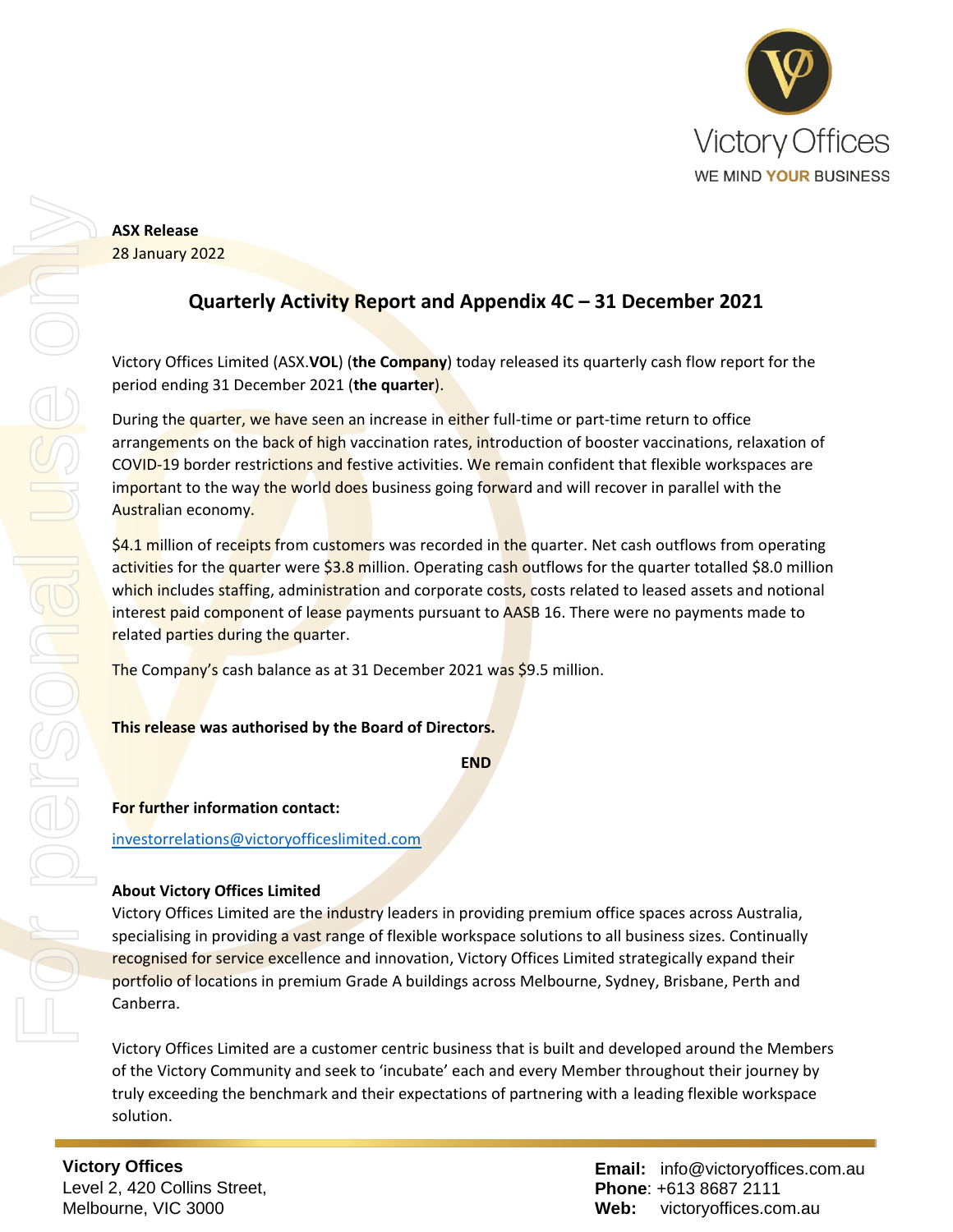*Rule 4.7B*

# **Appendix 4C**

## **Quarterly report for entities subject to Listing Rule 4.7B**

#### **Name of entity**

Victory Offices Ltd

| <b>VIOLUI Y OTHOOD LIG</b> |                                   |
|----------------------------|-----------------------------------|
| <b>ABN</b>                 | Quarter ended ("current quarter") |
| 76 616 150 022             | 31 December 2021                  |

| <b>Consolidated statement of cash flows</b> |                                                     | <b>Current quarter</b><br>Year to date (6<br>\$A'000<br>months)<br>\$A'000 |          |
|---------------------------------------------|-----------------------------------------------------|----------------------------------------------------------------------------|----------|
| 1.                                          | Cash flows from operating activities                |                                                                            |          |
| 1.1                                         | Receipts from customers                             | 4,104                                                                      | 7,450    |
| 1.2                                         | Payments for                                        |                                                                            |          |
|                                             | research and development<br>(a)                     |                                                                            |          |
|                                             | product manufacturing and operating<br>(b)<br>costs |                                                                            |          |
|                                             | advertising and marketing<br>(c)                    | (61)                                                                       | (123)    |
|                                             | leased assets<br>(d)                                | (750)                                                                      | (1,523)  |
|                                             | staff costs<br>(e)                                  | (1,503)                                                                    | (3,063)  |
|                                             | (f)<br>administration and corporate costs           | (3,590)                                                                    | (4, 356) |
| 1.3                                         | Dividends received (see note 3)                     |                                                                            |          |
| 1.4                                         | Interest received                                   | 60                                                                         | 60       |
| 1.5                                         | Interest and other costs of finance paid            | (2, 131)                                                                   | (5, 340) |
| 1.6                                         | Income taxes paid                                   |                                                                            |          |
| 1.7                                         | Government grants and tax incentives                |                                                                            |          |
| 1.8                                         | Other (provide details if material)                 |                                                                            |          |
| 1.9                                         | Net cash from / (used in) operating<br>activities   | (3,870)                                                                    | (6,894)  |

| Payments to acquire:                 |                                      |       |  |
|--------------------------------------|--------------------------------------|-------|--|
| property, plant and equipment<br>(a) | (35)                                 | (370) |  |
| businesses (see item 10)<br>(b)      |                                      |       |  |
| investments<br>(C)                   |                                      |       |  |
| intellectual property<br>(d)         |                                      |       |  |
| other non-current assets<br>e)       |                                      | 737   |  |
|                                      | Cash flows from investing activities |       |  |

ASX Listing Rules Appendix 4C (17/07/20) + See Chapter 9 of the ASX Listing Rules for defined terms **Page 1** Page 1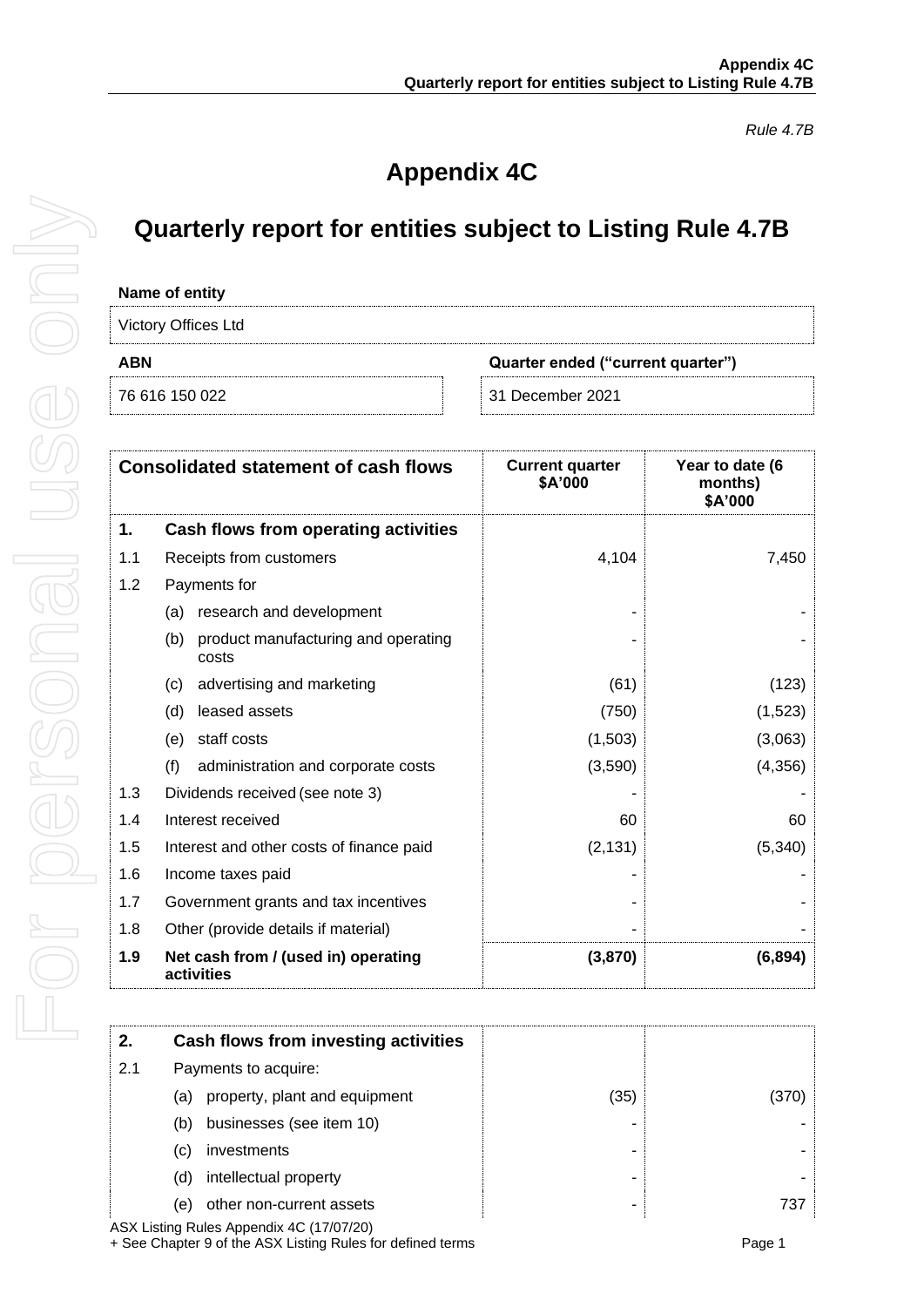| <b>Consolidated statement of cash flows</b> |                                                   | <b>Current quarter</b><br>\$A'000 | Year to date (6<br>months)<br>\$A'000 |
|---------------------------------------------|---------------------------------------------------|-----------------------------------|---------------------------------------|
| 2.2                                         | Proceeds from disposal of:                        |                                   |                                       |
|                                             | property, plant and equipment<br>(a)              |                                   |                                       |
|                                             | (b)<br>businesses (see item 10)                   |                                   |                                       |
|                                             | (c)<br>investments                                |                                   |                                       |
|                                             | (d)<br>intellectual property                      |                                   |                                       |
|                                             | other non-current assets<br>(e)                   | 4,295                             | 4,295                                 |
| 2.3                                         | Cash flows from loans to other entities           |                                   |                                       |
| 2.4                                         | Dividends received (see note 3)                   |                                   |                                       |
| 2.5                                         | Other (provide details if material)               |                                   |                                       |
| 2.6                                         | Net cash from / (used in) investing<br>activities | 4,259                             | 4,661                                 |

| 3.   | Cash flows from financing activities                                           |       |         |
|------|--------------------------------------------------------------------------------|-------|---------|
| 3.1  | Proceeds from issues of shares                                                 |       |         |
| 3.2  | Proceeds from issue of convertible notes                                       |       |         |
| 3.3  | Proceeds from exercise of share options                                        |       |         |
| 3.4  | Transaction costs related to issues of<br>shares, convertible notes or options |       |         |
| 3.5  | Proceeds from borrowings                                                       |       | 1,466   |
| 3.6  | Repayment of borrowings                                                        |       |         |
| 3.7  | Transaction costs related to loans and<br>borrowings                           |       |         |
| 3.8  | Dividends paid                                                                 |       |         |
| 3.9  | Other (provide details if material)                                            |       |         |
|      | Settlement of lease liabilities                                                | 1,359 | (5,603) |
| 3.10 | Net cash from / (used in) financing<br>activities                              | 1,359 | (4,137) |

| 4.  | Net increase / (decrease) in cash and<br>cash equivalents for the period |         |          |
|-----|--------------------------------------------------------------------------|---------|----------|
| 4.1 | Cash and cash equivalents at beginning of<br>quarter/year to date        | 7.754   | 14,513   |
| 4.2 | Net cash from / (used in) operating<br>activities (item 1.9 above)       | (3,870) | (6, 894) |
| 4.3 | Net cash from / (used in) investing activities<br>(item 2.6 above)       | 4.259   | 4,661    |
| 4.4 | Net cash from / (used in) financing activities<br>(item 3.10 above)      | 1,359   | (2,778)  |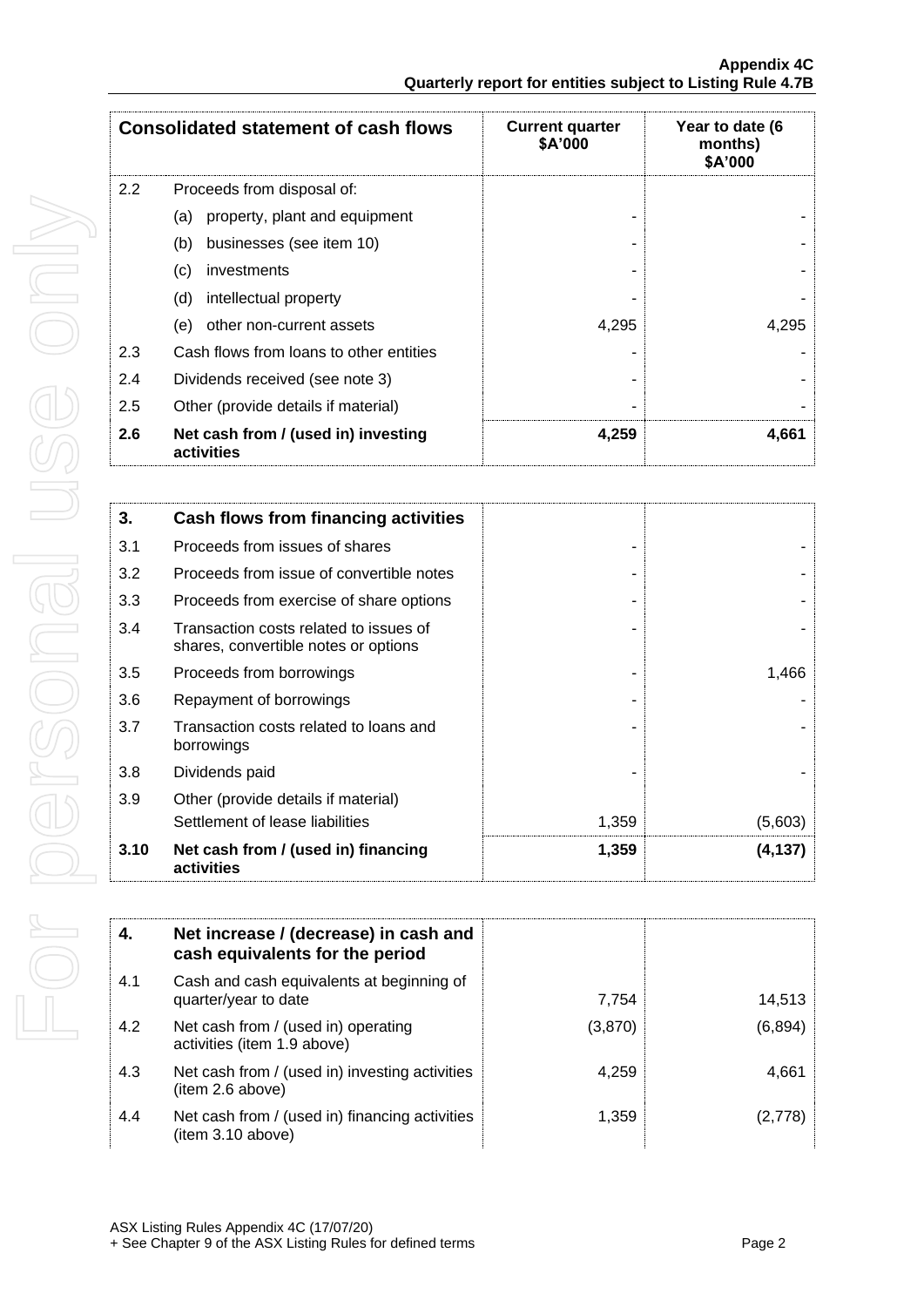| <b>Consolidated statement of cash flows</b> |                                                      | <b>Current quarter</b><br>\$A'000 | Year to date (6<br>months)<br>\$A'000 |
|---------------------------------------------|------------------------------------------------------|-----------------------------------|---------------------------------------|
| 4.5                                         | Effect of movement in exchange rates on<br>cash held |                                   |                                       |
| 4.6                                         | Cash and cash equivalents at end of<br>quarter       | 9.502                             | 9.502                                 |

| 5.  | Reconciliation of cash and cash<br>equivalents<br>at the end of the quarter (as shown in the<br>consolidated statement of cash flows) to the<br>related items in the accounts | <b>Current quarter</b><br>\$A'000 | <b>Previous quarter</b><br>\$A'000 |
|-----|-------------------------------------------------------------------------------------------------------------------------------------------------------------------------------|-----------------------------------|------------------------------------|
| 5.1 | <b>Bank balances</b>                                                                                                                                                          | 9.502                             | 7.754                              |
| 5.2 | Call deposits                                                                                                                                                                 |                                   |                                    |
| 5.3 | <b>Bank overdrafts</b>                                                                                                                                                        |                                   |                                    |
| 5.4 | Other (provide details)                                                                                                                                                       |                                   |                                    |
| 5.5 | Cash and cash equivalents at end of<br>quarter (should equal item 4.6 above)                                                                                                  | 9,502                             | 7.754                              |

| 6.  | Payments to directors of the entity and their associates                          | <b>Current quarter</b><br>\$A'000 |
|-----|-----------------------------------------------------------------------------------|-----------------------------------|
| 6.1 | Aggregate amount of payments to these parties included in item 1.2                |                                   |
| 6.2 | Aggregate amount of cash flow from loans to these parties included<br>in item 2.3 |                                   |

| 7.  | <b>Financing facilities</b><br>Note: the term "facility' includes all forms of financing<br>arrangements available to the entity.<br>Add notes as necessary for an understanding of the<br>sources of finance available to the entity.                                                                                                               | <b>Total facility</b><br>amount at quarter<br>end<br>\$A'000 | Amount drawn at<br>quarter end<br>\$A'000 |
|-----|------------------------------------------------------------------------------------------------------------------------------------------------------------------------------------------------------------------------------------------------------------------------------------------------------------------------------------------------------|--------------------------------------------------------------|-------------------------------------------|
| 7.1 | Loan facilities                                                                                                                                                                                                                                                                                                                                      |                                                              |                                           |
| 7.2 | Credit standby arrangements                                                                                                                                                                                                                                                                                                                          |                                                              |                                           |
| 7.3 | Other (please specify)                                                                                                                                                                                                                                                                                                                               |                                                              |                                           |
| 7.4 | <b>Total financing facilities</b>                                                                                                                                                                                                                                                                                                                    | ۰                                                            |                                           |
| 7.5 | Unused financing facilities available at quarter end                                                                                                                                                                                                                                                                                                 |                                                              |                                           |
| 7.6 | Include in the box below a description of each facility above, including the lender, interest<br>rate, maturity date and whether it is secured or unsecured. If any additional financing<br>facilities have been entered into or are proposed to be entered into after quarter end,<br>include a note providing details of those facilities as well. |                                                              |                                           |
|     |                                                                                                                                                                                                                                                                                                                                                      |                                                              |                                           |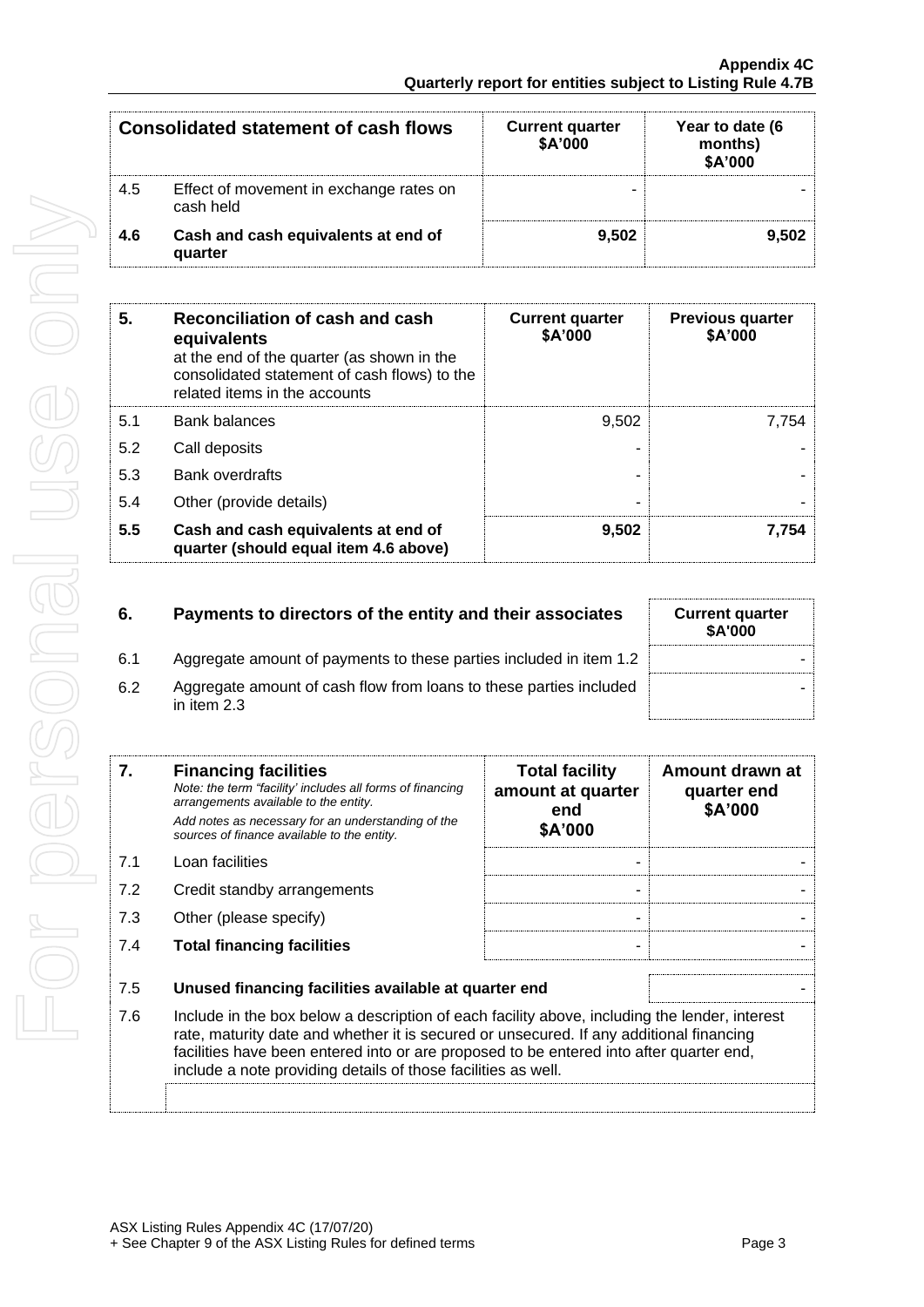| 8.  |                                                           | Estimated cash available for future operating activities                                                                                                                                                               | \$A'000 |  |
|-----|-----------------------------------------------------------|------------------------------------------------------------------------------------------------------------------------------------------------------------------------------------------------------------------------|---------|--|
| 8.1 | Net cash from / (used in) operating activities (item 1.9) |                                                                                                                                                                                                                        | (3,870) |  |
| 8.2 |                                                           | Cash and cash equivalents at quarter end (item 4.6)                                                                                                                                                                    | 9,502   |  |
| 8.3 |                                                           | Unused finance facilities available at quarter end (item 7.5)                                                                                                                                                          |         |  |
| 8.4 |                                                           | Total available funding (item $8.2 +$ item $8.3$ )                                                                                                                                                                     | 9,502   |  |
| 8.5 | item 8.1)                                                 | Estimated quarters of funding available (item 8.4 divided by                                                                                                                                                           | 2.5     |  |
|     |                                                           | Note: if the entity has reported positive net operating cash flows in item 1.9, answer item 8.5 as "N/A". Otherwise, a<br>figure for the estimated quarters of funding available must be included in item 8.5.         |         |  |
| 8.6 |                                                           | If item 8.5 is less than 2 quarters, please provide answers to the following questions:                                                                                                                                |         |  |
|     | 8.6.1                                                     | Does the entity expect that it will continue to have the current level of net operating<br>cash flows for the time being and, if not, why not?                                                                         |         |  |
|     | N/A                                                       |                                                                                                                                                                                                                        |         |  |
|     | 8.6.2                                                     | Has the entity taken any steps, or does it propose to take any steps, to raise further<br>cash to fund its operations and, if so, what are those steps and how likely does it<br>believe that they will be successful? |         |  |
|     | N/A                                                       |                                                                                                                                                                                                                        |         |  |
|     | 8.6.3                                                     | Does the entity expect to be able to continue its operations and to meet its business<br>objectives and, if so, on what basis?                                                                                         |         |  |
|     | N/A                                                       |                                                                                                                                                                                                                        |         |  |
|     |                                                           | Note: where item 8.5 is less than 2 quarters, all of questions 8.6.1, 8.6.2 and 8.6.3 above must be answered.                                                                                                          |         |  |
|     |                                                           |                                                                                                                                                                                                                        |         |  |

### **Compliance statement**

- 1 This statement has been prepared in accordance with accounting standards and policies which comply with Listing Rule 19.11A.
- 2 This statement gives a true and fair view of the matters disclosed.

Date: 27 January 2022

Authorised by: The Board

#### **Notes**

- 1. This quarterly cash flow report and the accompanying activity report provide a basis for informing the market about the entity's activities for the past quarter, how they have been financed and the effect this has had on its cash position. An entity that wishes to disclose additional information over and above the minimum required under the Listing Rules is encouraged to do so.
- 2. If this quarterly cash flow report has been prepared in accordance with Australian Accounting Standards, the definitions in, and provisions of, *AASB 107: Statement of Cash Flows* apply to this report. If this quarterly cash flow report has been prepared in accordance with other accounting standards agreed by ASX pursuant to Listing Rule 19.11A, the corresponding equivalent standard applies to this report.
- 3. Dividends received may be classified either as cash flows from operating activities or cash flows from investing activities, depending on the accounting policy of the entity.